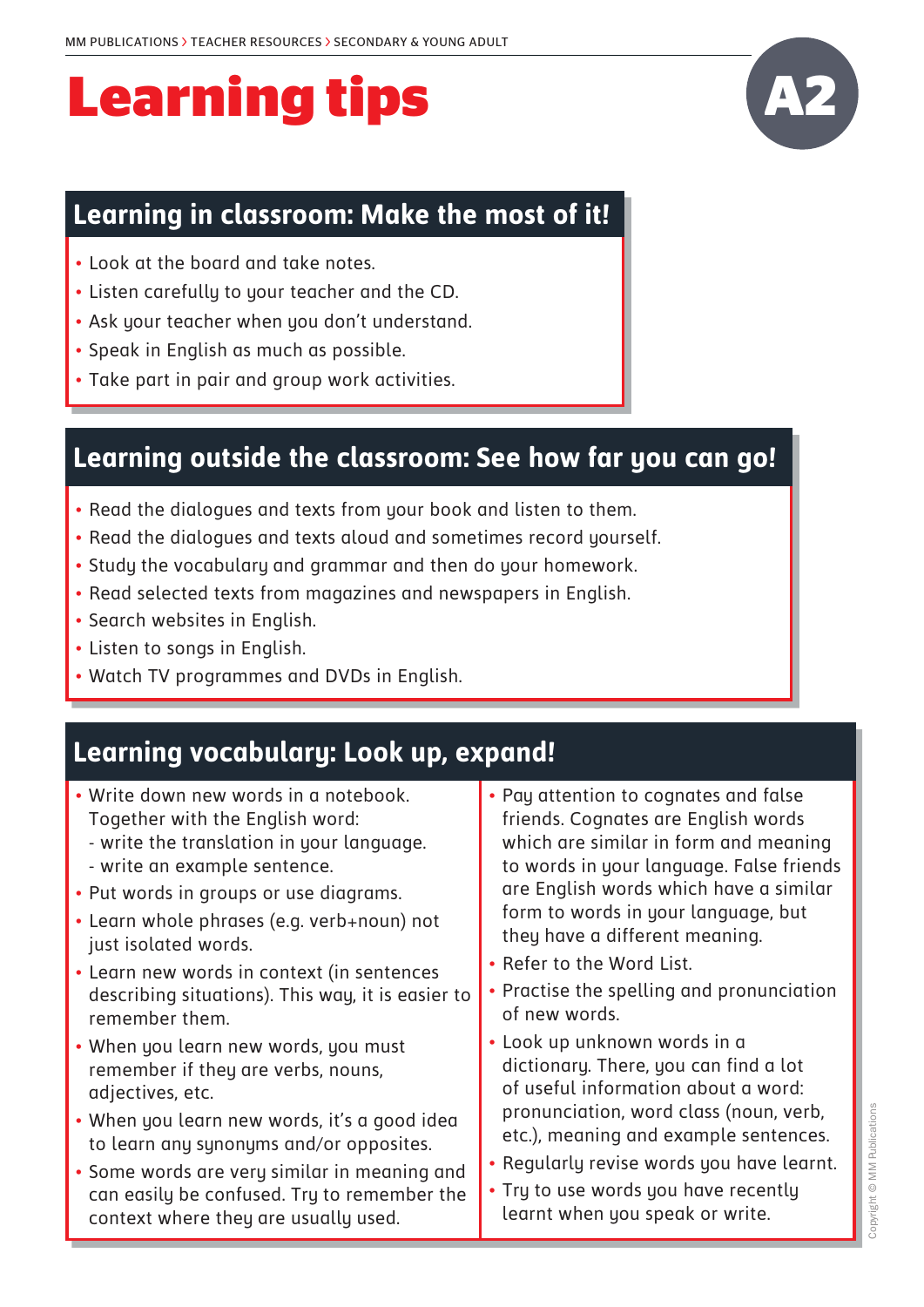### **Learning grammar: Making sense of it!**

- Refer to the Grammar Reference.
- Use grammar tables.
- Have a grammar notebook. In it write:
	- tips and/or rules in your language.
	- example sentences.
	- important grammatical points e.g. irregular verbs.
- Make a note of grammatical errors that you often make.

### **Speaking: Let's talk about it!**

- Before you speak, make sure you understand the task and how you should use the prompts.
- Look at the example and use the prompts given.
- Use the language you have learnt.
- Speak only in English.
- Speak clearly.
- Don't worry if you make a mistake. Correct yourself if you can, otherwise continue speaking.
- If you can't remember a word, don't stop. Try to use other words.
- When talking to another person, listen carefully to what he/she is saying so that you can respond appropriately. Also, remember that a good way to maintain the conversation is by asking Wh-questions to find out about certain details. Avoid asking Yes/No questions.
- When expressing your opinion, always try to give reasons. Don't worry if you disagree with someone else. Remember, no answer is right or wrong as long as it is justified.
- Keep in mind that your tone of voice can help enhance what you are saying. You can show concern, surprise, admiration, enthusiasm, anger, disappointment, etc.
- When discussing something with someone, listen carefully. If you haven't understood something, ask them to repeat or clarify what they are saying (Could you please repeat that?, What do you mean?).
- When you need more time to think about what to say, use phrases like: 'Well, let's see now' or 'Well, let me think'.
- When talking in pairs or groups, help each other if one of you gets stuck, by asking a question, for instance.

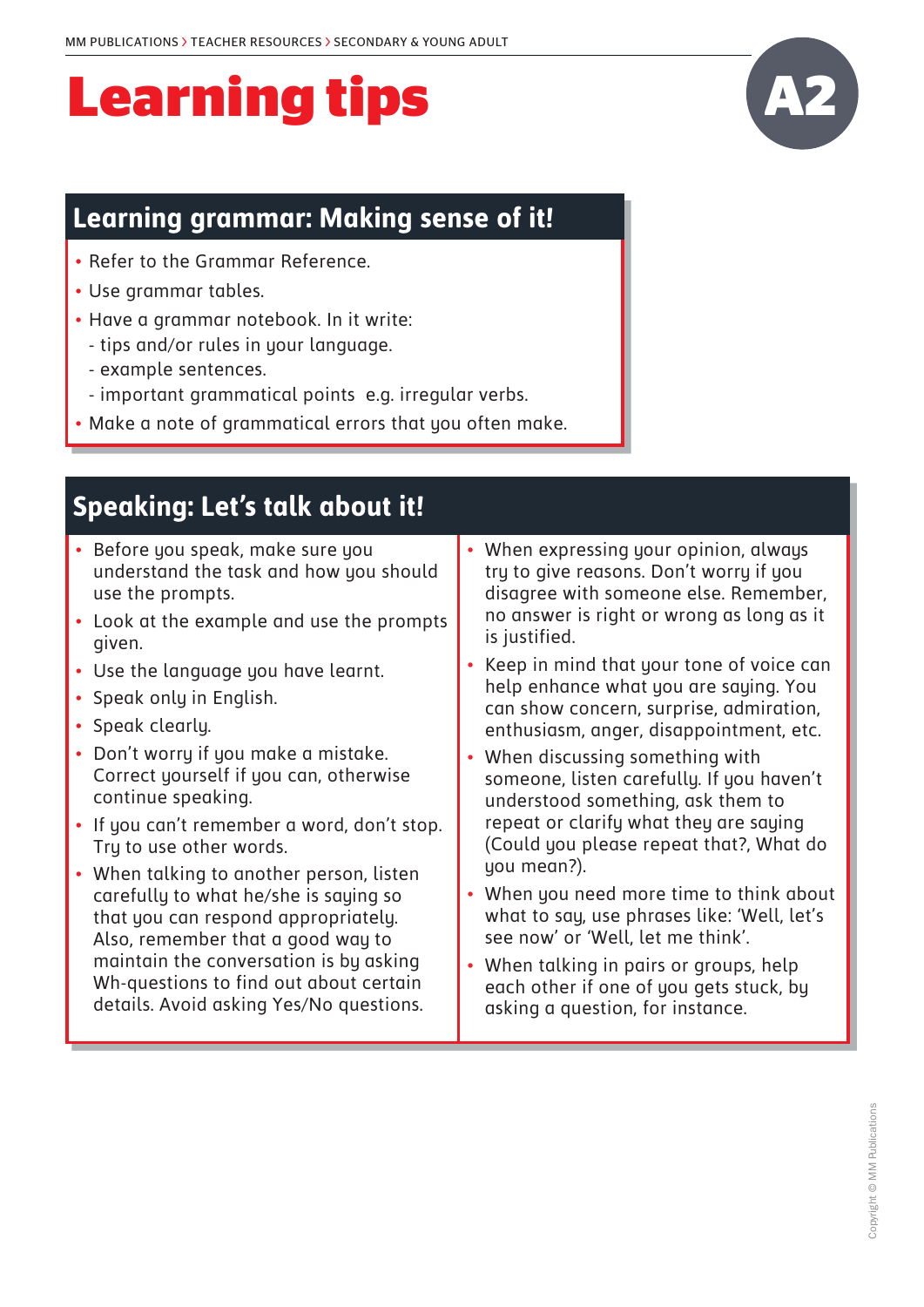

## **Reading: It's all about understanding!**

- • Before you read, try to predict what the text is about with the help of the title and the pictures.
- Look for key words in the text to understand the main ideas.
- Tru to understand which of the words in the text are really important. Try to guess the meaning of as many of these words as possible from the context. Use the following strategies:
	- Read the words before and after the unknown word and think of the context.
	- Try to figure out what part of speech the unknown word is.
	- See if the unknown word is similar to other words in English or in your language.
- Read the text quickly to understand the main idea.
- Read the text carefully to understand specific details.
- Read the whole text before you do an exercise. Sometimes the answers require overall understanding.
- Decide in which part of the text you can find the information you need.
- Make sure you understand who or what the pronouns (he, it, this, them, etc.) and the adverbs (here, there, etc.) refer to in the text.
- Don't rely on your general knowledge to answer questions. Check your answers with the information given in the text.
- When answering multiple choice questions, read each question carefully to get an idea of what you are looking for and underline the section in the text where the answer is found. Also, make sure you have chosen the correct answer by eliminating the wrong options.

### **Listening: Getting the message!**

- • Before you listen, read the rubric carefully and look at the pictures. Try to predict what the speakers are going to talk about.
- Before you listen, read the statements or questions carefully. This will give you an idea of what to listen for.
- • While listening for gist, try to understand the general idea, not every single word.
- Listen for key words to understand the main ideas.
- • While listening, don't assume that an answer is correct just because the speakers mention a word that is in the activity. Listen carefully before you answer.
- When completing sentences, make sure that your answers make sense with the rest of the sentence.
- Don't be in a hurru to answer a multiple choice question. Listen carefully till the end and check all the options before your final decision.
- • Pay attention to the speakers' tone of voice to understand how they are feeling.